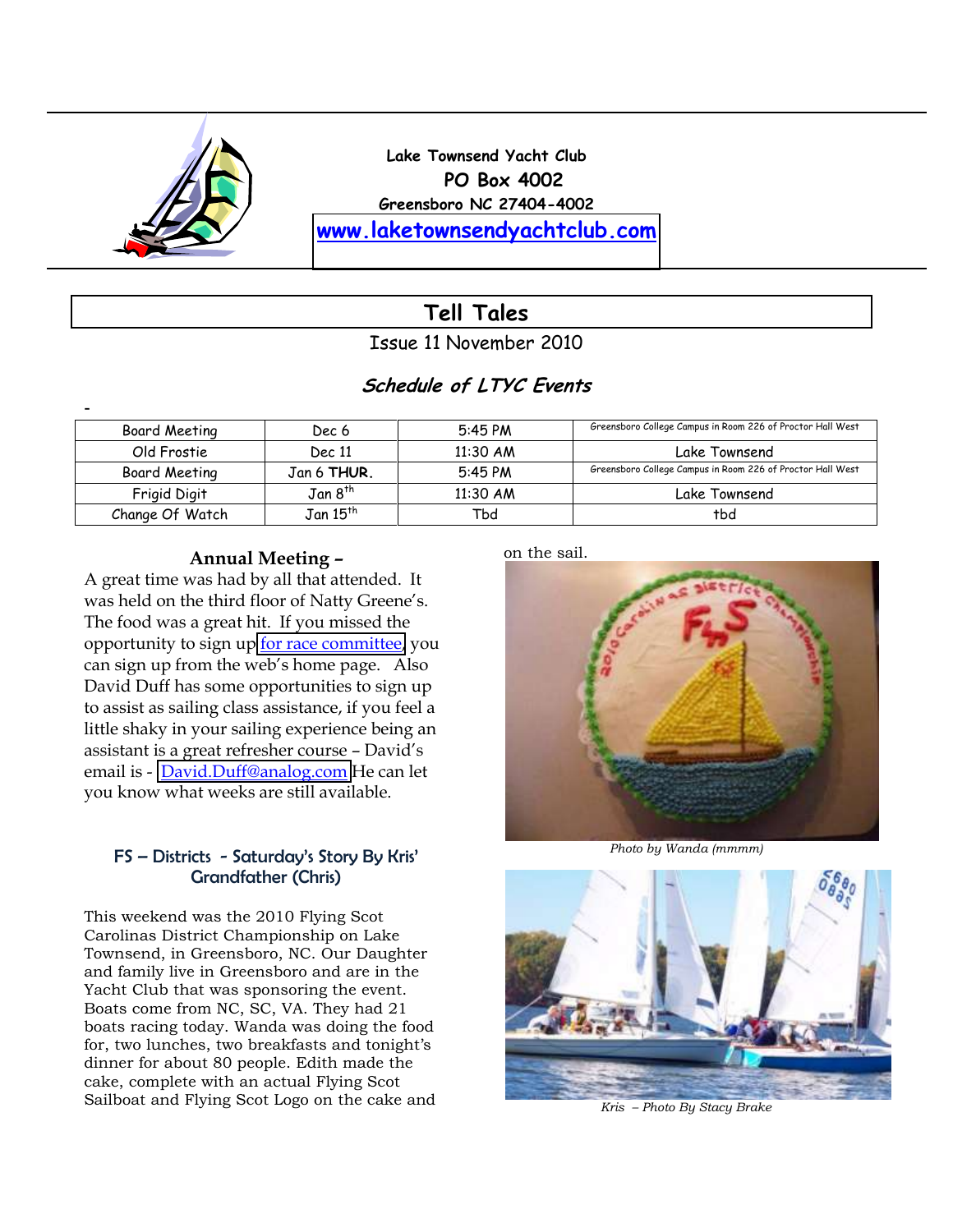Because Kris does not own a Flying Scot sailboat, the Yacht Club Commodore asked Kris to crew for him, today, and he was asked back to do it again for tomorrow's races. That is a big honor. Alexis was asked to work on the committee boat and had the honor of raising the race flags. A lot of flags go up and down before, during, and after a race as that is how boat communication is done. If you raise the wrong flag at the wrong time there is chaos. All in all, it's a very interesting experience. Edith is taking pictures from shore and getting great pictures. The Commodore forgot his spinnaker pole and he and Kris had to figure out how to fly the spinnaker  $w/o$  the pole. He's learning a lot. I hope it transitions into something good for him down the road.

How do they keep from hitting each other? The boats run down the lake, then come back down wind with Spinnakers up and then have to take them down quickly to come about, around the race marker buoy.

At the end of the last race the boats all come into the little harbor and have to pass thru a very narrow area. Rock on one side, and the fishing dock on the other. All coming in so close together you are sure they would hit, but they didn't.

You really need to know what you are doing before you enter one of these Championship races.

The SCAT boat collects the race marker buoys, deflates them and brings them back to the club shed. The SCAT boat is used if there are any problems. A sort of a rescue boat. SCAT is generally known as animal droppings and if you capsize you are SCAT in the water and the SCAT boat will pick you up, if you can't right your boat yourself. No SCAT today.

The Committee boat comes in and when docked signals with an air horn telling sailors they have 30 minutes to post any protests for the race on the club board. The frame on the boat is for raising the various flags. Alexis is in front stowing away the flags. Alexis's friend Kiley is right front and her job was to take frequent wind speed measurements with an anemometer, and log them. The sailors, and committee boat stays on the water from about 10am to 3:30pm. Winds were perfect today at a rather steady 7-10mph. Higher winds are predicted tomorrow.



*Photo by Wanda*

The boats in the foreground are club boats the park has available for rent at very reasonable rates. One of the larger boats, the Capri, Kris took me and his mother, Wanda, out sailing, separate trips, last weekend. Kris's boat is an ELToro sailing pram, and is only a one person boat.

~Sunday at the District's brought more wind.





Photos by Stacy Brake *Joe Brake and John Wake Winners of the Carolinas District Regatta.*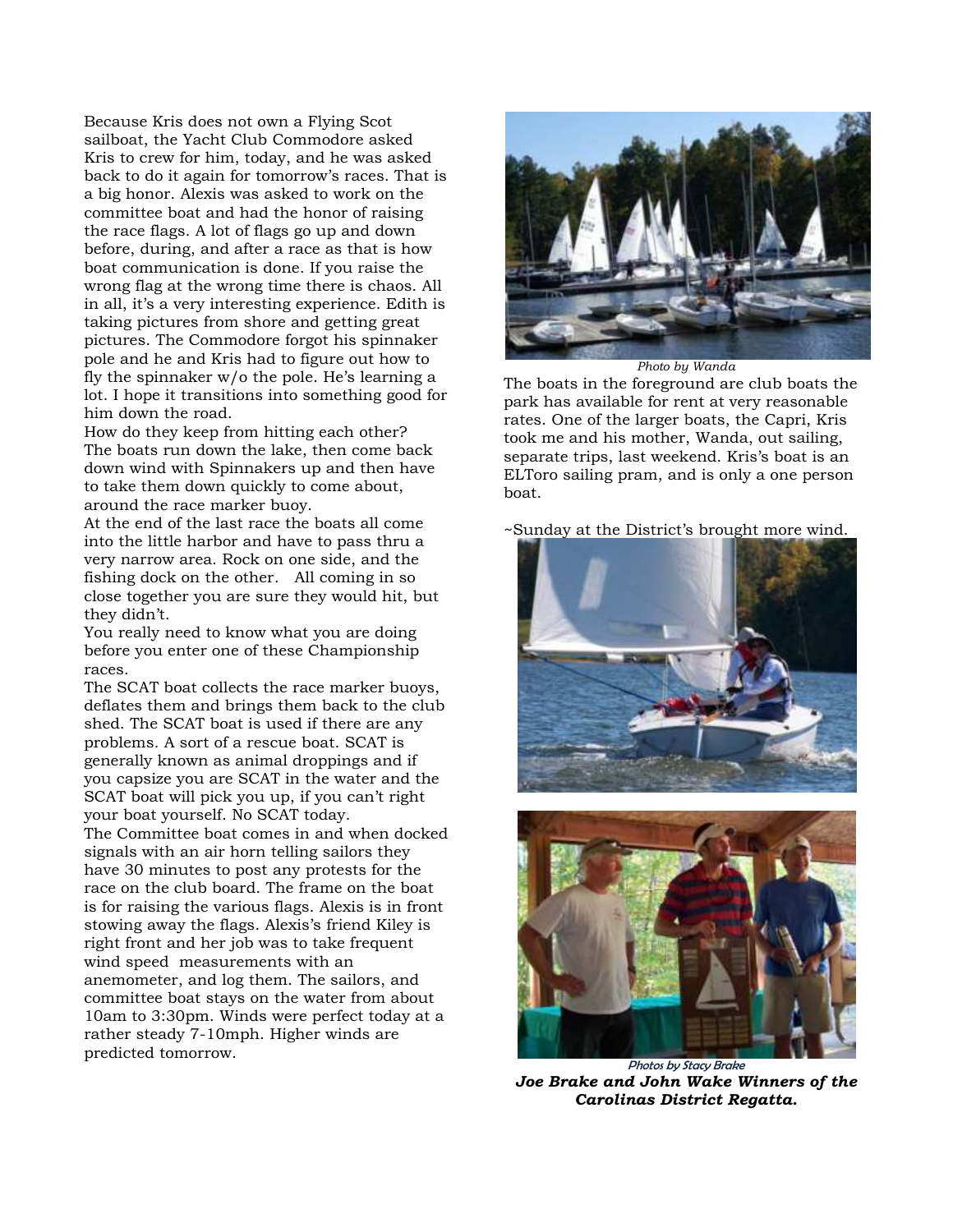OHYC VS LTYC - Oak Hollow interclub



The wind forecast was a tease, changing every day through the week. Two miles per hour, four miles per hour, six miles per hour  $-$  then Friday evening it is back down to two. The last forecast was about right, with wind ranging from drifting to about 3-4, and shifting ninety degrees from northwest to southwest and back a few times. Despite the variable wind, it was a wonderful day to be on the water  $-\alpha$ comfortable 65-70 degrees and picture perfect sunlight on the glorious fall colors. RC warned us that on a light and variable day they would not be trying to re-set the course with each shift and boats should just do port side roundings regardless of the wind direction.

Nancy Velago showed off her light air skills in the first race by keeping pace with the leading Lasers and Scots in her Vagabond, easily beating them on corrected time. She would have doubtless repeated this in the second race but got caught in a messy pile up during the start. In the drifting conditions the mark roundings were treacherous and it was best to keep as far from other boats as possible.

The second race started with a 90 degree wind shift to the southwest, almost parallel to the starting line, making it impossible to cross the line on starboard tack. With everyone starting on port tack it looked like there was some confusion near the committee boat end of the

line with some boats being fouled. The offenders either took their penalty turns or dropped out so no protests were filed with RC. The second race was an exercise in finding clear air and maintaining momentum. Being on a reach from mark to mark made this easier as tacking was generally not necessary until the mark roundings.

There was a great selection of pizzas, wings and subs at the after race social. It was good to reconnect with our friends at Oak Hollow. The RC awarded the trophy to LTYC for another year. This was fortunate since someone (that would be me), forgot to bring the trophy and it remains in the Lake Townsend Marina office!

# **Looking for -**

*m* a Flying Scot to charter for the 2011 season *at"Lake"Townsend.""Terms"negotiable. Alan" Taylor"= 530=263=3009(m)*

# **Saleboats for Sail -**

**1981 Isotope** - \$2500 with sails and a galvanized trailer. Crossbar, dolphin striker, and trampoline have been replaced and an extension added to the righting bar. Good boat for a beginning racer or someone looking to get back into racing. She won the 2005 Governor's Cup and continues to give challenge to the fleet leaders. Eric and I have owned this boat since 1998. She's gotten us hooked on Isotopes, so much so that we have upgraded to a 2006 model.

Boat specifications at [http://www.intl-fiberglass.com/isotope.html.](http://www.intl-fiberglass.com/isotope.html) Fleet Activities http://www.intl[fiberglass.com/Isotope%20Nationals%202006.html](http://www.intl-fiberglass.com/Isotope%20Nationals%202006.html) Call or email if interested: 919-732-5410; [joleen.rasmussen@bowebellhowell.com](mailto:joleen.rasmussen@bowebellhowell.com)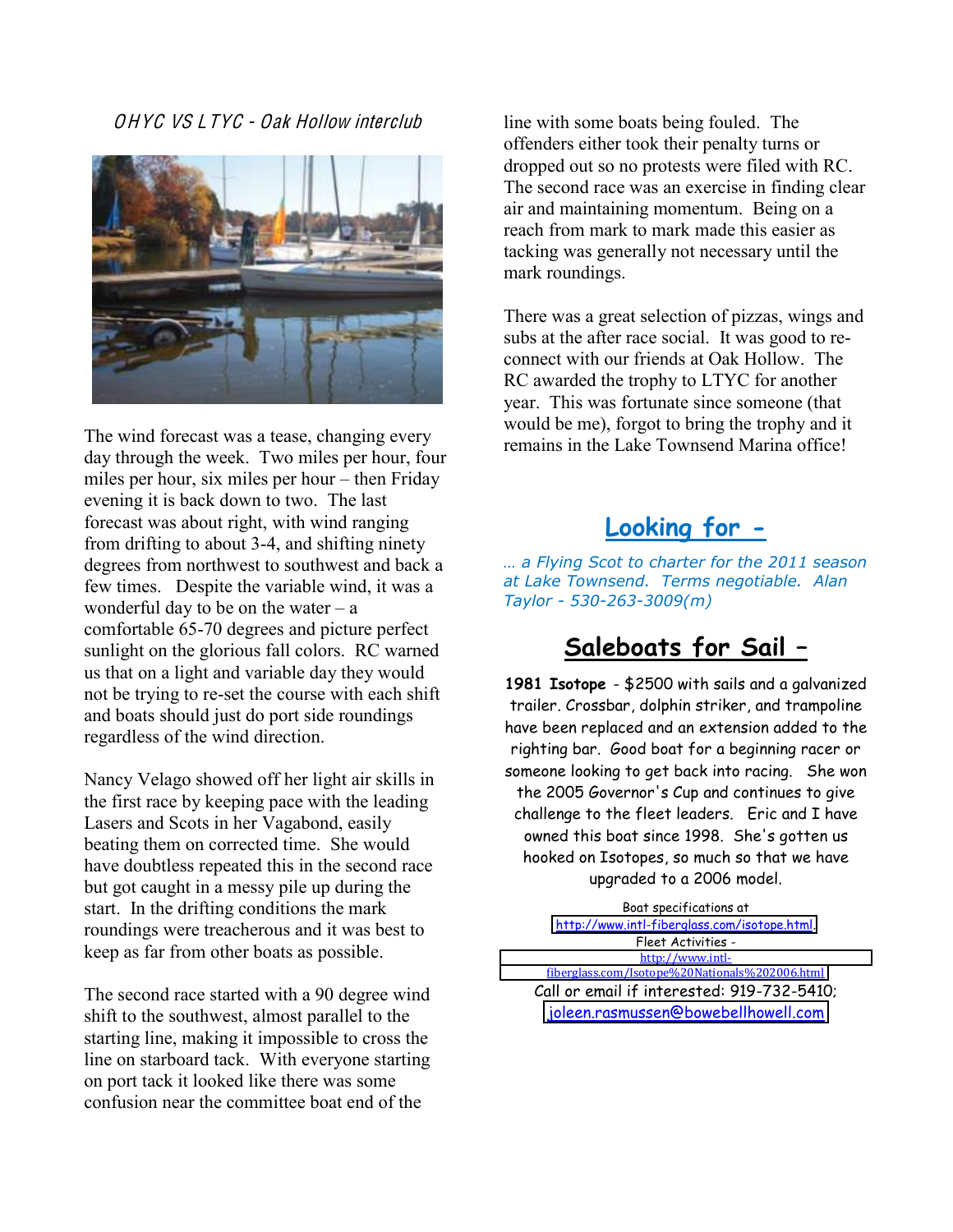| Lake Townsend Yacht Club Help Lines |                               |                       |                                       |  |  |  |  |
|-------------------------------------|-------------------------------|-----------------------|---------------------------------------|--|--|--|--|
| Commodore:                          | Uwe Heine                     |                       |                                       |  |  |  |  |
|                                     | 336 585-0951 R                | Social:               | Rachel Skvarch                        |  |  |  |  |
|                                     | heineu@bellsouth.net          |                       | rkskvarch@yahoo.com                   |  |  |  |  |
| Races:                              | <b>Adam Zahand</b>            |                       | Gloria Thornton                       |  |  |  |  |
| (Vice Commodore)                    | 336 288-3762 R                |                       | glothorgso@yahoo.com                  |  |  |  |  |
|                                     | adam_zahand@yahoo.com         |                       |                                       |  |  |  |  |
|                                     |                               | Junior Sailing:       | John Hemphill                         |  |  |  |  |
| <b>Education:</b>                   | David Duff                    |                       | (336) 632-0864 R                      |  |  |  |  |
| (Rear Commodore)                    | 336 282-7773 R                |                       | jmhemphill@greensborocollege.edu      |  |  |  |  |
|                                     | David.Duff@analog.com         |                       |                                       |  |  |  |  |
|                                     |                               | Mayor's Cup Regatta:  | Joleen Rasmussen                      |  |  |  |  |
| Finance:                            | <b>Hudson Barker</b>          |                       | 919 732-5410 R                        |  |  |  |  |
| (Treasurer)                         | (336) 644-1060 R              |                       | <u>joleenrasmussen@embargmail.com</u> |  |  |  |  |
|                                     | hudsonbarker@att.net          |                       |                                       |  |  |  |  |
|                                     |                               | Newsletter/Directory: | Nancy Collins-Heine                   |  |  |  |  |
| Publicity/History:                  | David Young                   |                       | 336 585-0951 R                        |  |  |  |  |
| (Secretary)                         | 336 545-1655 R                |                       | heineu@bellsouth.net                  |  |  |  |  |
|                                     | dwyoung@triad.rr.com          |                       |                                       |  |  |  |  |
|                                     |                               | Webmaster:            | <b>Steve Raper</b>                    |  |  |  |  |
| Cruising:                           | <b>Starling Gunn</b>          |                       | Steve.raper@greensboro-nc.gov         |  |  |  |  |
|                                     | 336 939-2508 R                |                       |                                       |  |  |  |  |
|                                     | justbgunnbell@bellsouth.net   | Equipment             | Keith Smoot                           |  |  |  |  |
|                                     |                               |                       | (336) 996-6734 R                      |  |  |  |  |
| Membership:                         | <b>Steve Raper</b>            |                       | Gwaihir23@Embargmail.com              |  |  |  |  |
|                                     | Steve.raper@greensboro-nc.gov |                       |                                       |  |  |  |  |

**Call People. Go Sailing \*\*\*\* REACH OUT AND CALL SOMEONE \*\*\*\***

In an effort to involve more sailors in the Club's Sailing Events and Racing Programs, this "Available to Crew" list is published in each newsletter. The people listed have taken our Learn to Sail class or have other previous sailing experience and are looking to get more time on the water. So, if you have a boat and would like to participate in the Summer or Frostbite Race Series, why don't you call one of these folks for your crew? Alternatively,

if you need a cruising partner on your boat or would like to team with someone on one of the city sailboats for a day sail or a race, contact someone on this list. If you would like to add your name to the list, contact Nancy Heine, Newsletter Editor (See the Help Lines box located in this newsletter).

### **Available To Crew**

| $E$ -mail                |
|--------------------------|
|                          |
| valnieman@yahoo.com      |
| cmaginnis@triad.rr.com   |
| hudsonbarker@att.net     |
|                          |
| cromartie@triad.rr.com   |
| reichelson@cs.com        |
|                          |
| mfbyanko@aol.com         |
| keith.francies@davey.com |
|                          |

\*\* Attention\*\* – Can't remember the password for the login required for the Members Cove area on the website??There is now a (Need password?)link. Click on this & it will bring up an email form addressed to our WebMaster with the subject line 'LTYC Members Cove login: - Send me your name and email address to receive login name and passwd